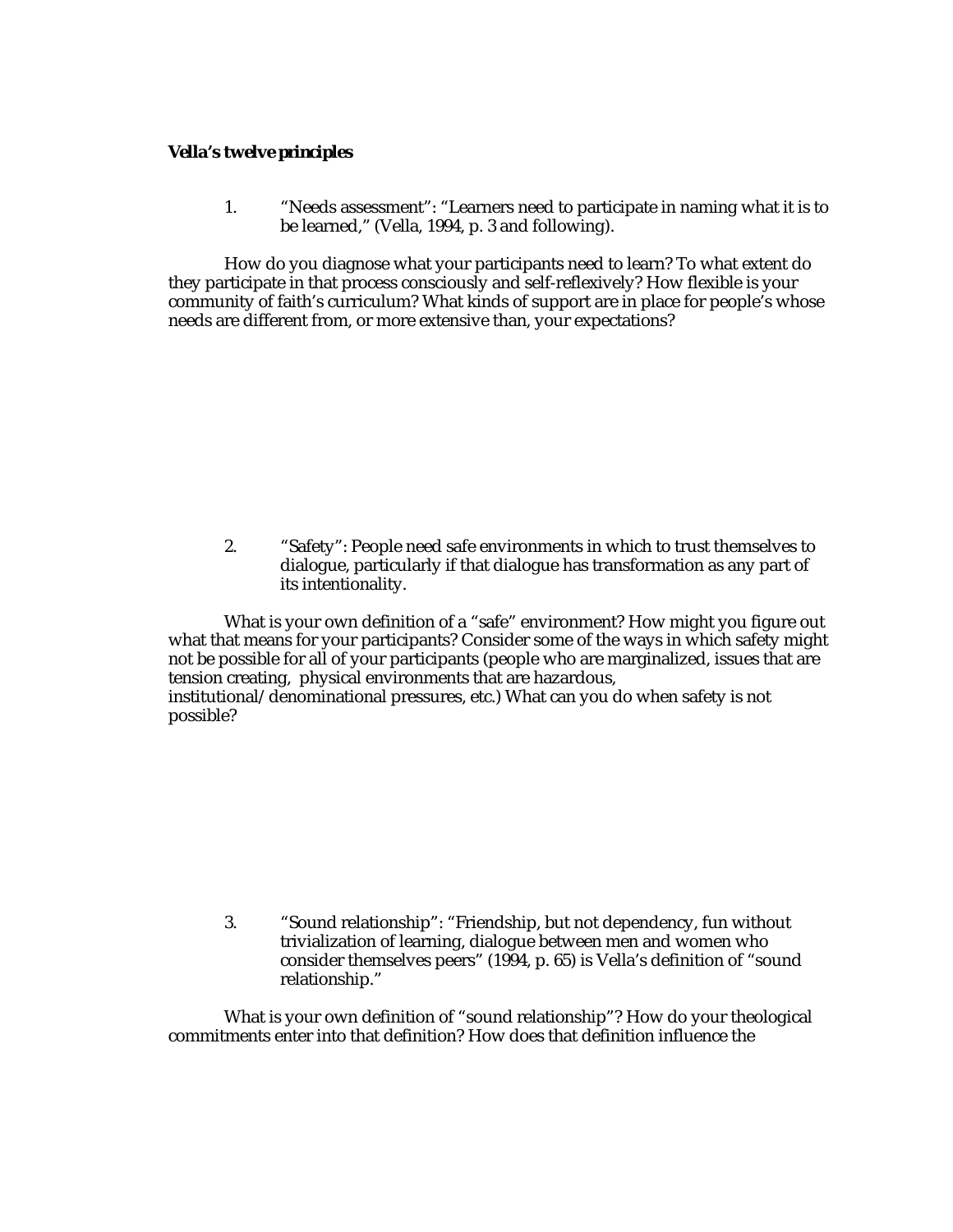teaching/learning environment in your context? What does "fun" look like in your teaching setting?

4. "Sequence and reinforcement": Vella writes that it's important to begin at the beginning, to "move from small to big, slow to fast, easy to hard" (1994, p. 80).

Where does a specific learning event fit into your community's curriculum? What elements of your topic do you need to explore first as preparation for later topics (eg. learning how to find passages in the Bible before working on specific texts)? Remember that sequence and reinforcement has implications for feelings and actions, too, not simply ideas. Learning tasks that are difficult on the feeling level may appropriately be designed more simply on the level of ideas, and so on. How do you communicate the scope and sequence of your learning design to your community?

5. "Action with reflection, or *praxis"*: Within religious reflection this process has been described by Henriot and Holland (1983) as a "pastoral circle" of "insertion, social analysis, theological reflection, and pastoral planning." Vella uses the terms "description, analysis, application, implementation" (1994, p. 12), and says "this is what we mean by praxis. We begin with experience, analyze that experience, search for new information that can inform the experience, and then change our knowledge set or behavior to incorporate the new data" (1994, p. 101).

What kinds of action are possible in the setting of your community? Think beyond simply "doing, " to feeling, being, ways of interacting with multiple senses, and so on. What does "action" consist of in your denomination as well as your specific community of faith, what kinds of action are you interested in nurturing in your participants, or are they interested in nurturing in their homes or other contexts?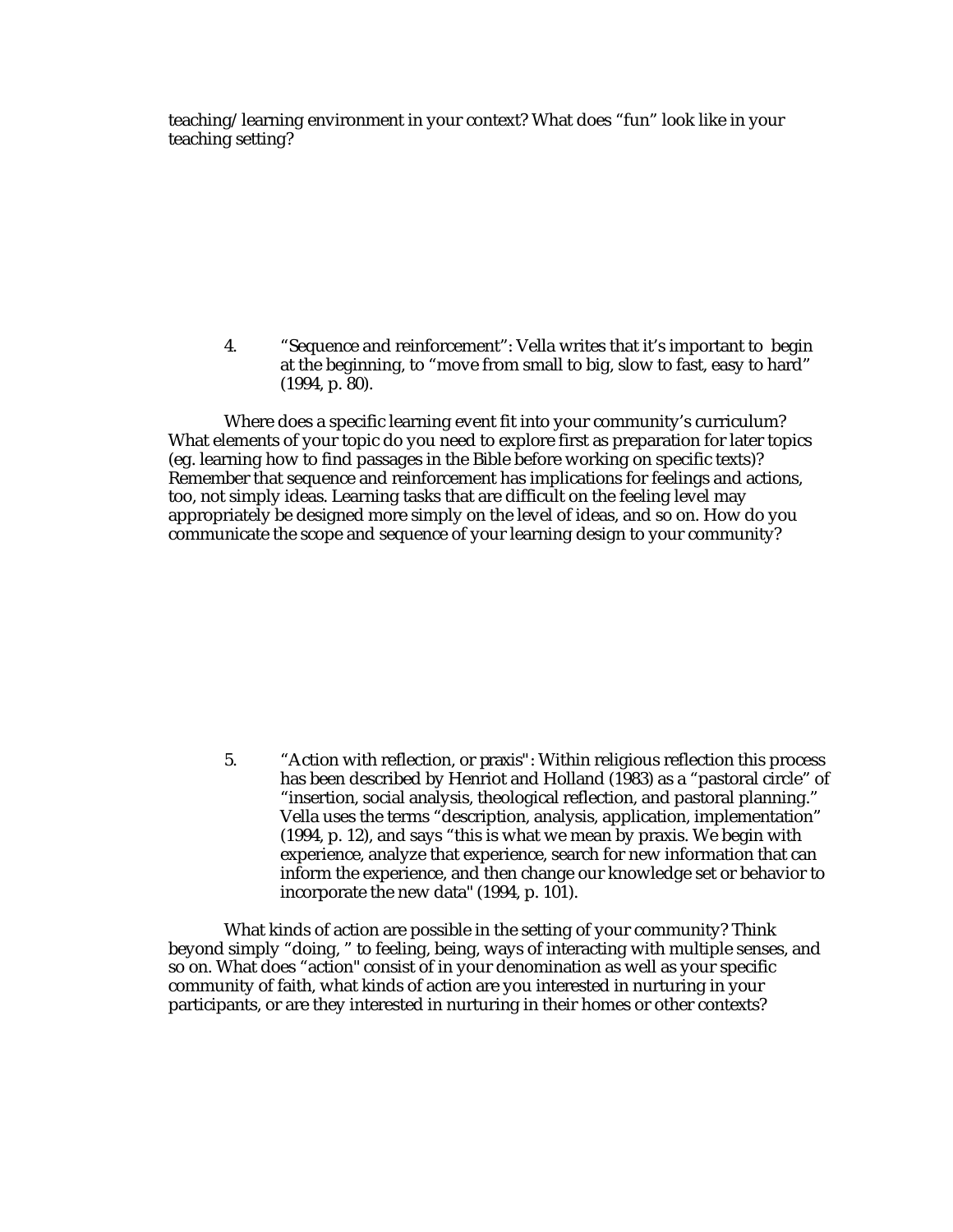6. "Learners as subjects of their own learning": learners as decision makers in their own learning processes.

In what ways do your learning events allow people to make decisions about their own learning? Can you remember times when you felt "in control" of your own learning? How can you make similar experiences possible for your participants?

7. "Learning with ideas, feelings, and actions": This principle is particularly well facilitated by engagement with visual and aural arts.

What possibilities exist in your setting for exploring feelings? What kinds of action might be prompted by the topics you engage? What are the crucial concepts embedded in the content you are exploring with your participants?

8. "Immediacy": This principle has to do with learning and teaching what is "really useful" in a particular context.

How do you assess what is "really useful" from you the topic you're working with? How do you convey that to your participants? Is there room for them to contribute their own insights to that assessment? How easily can you make the connection between the learning tasks you're offering your students, and the tasks they will encounter after they leave your learning space?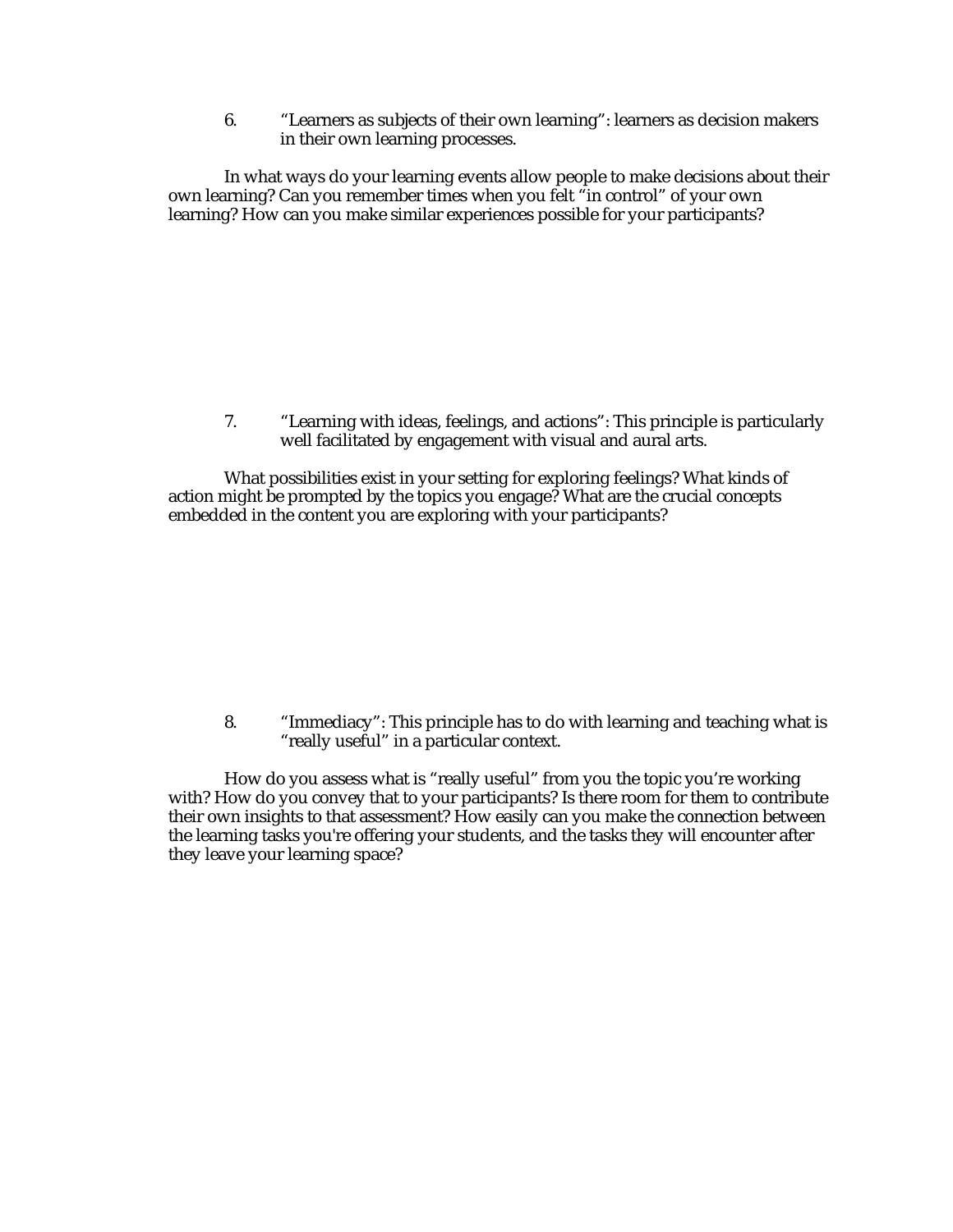9. "Clear roles"

What roles do you carry as you teach (pastor, fellow member, mentor, spiritual director, pastoral counselor, friend, etc.)? Which of these roles are clearly defined for you by the setting in which you teach and learn, and which come to you without asking through participant expectation? How can you signal the roles you carry appropriately and/or authentically, and those you refuse to accept?

## 10. "Teamwork"

What kinds of teamwork are appropriate in community of faith, in your denominational setting, in the various cultural spaces you and your participants inhabit? What are the concepts, attitudes and skills necessary for successful teamwork? What are the contextual factors that inhibit it?

11. "Engagement": This principle has to do with helping learners express their interest and investment in a learning event… "a principle that enables learners not only to take part in learning but also to practice learning as subjects of their own lives" (1994, p. 159).

In what ways can you identify your participants as being engaged with the learning experience? What clues do you have to your own engagement? How do you handle situations where you do not feel engaged with the teaching/learning experience? To what extent does high participant engagement impact your overall teaching/learning goals, or the *telos* of your community? To what extent might it be problematic? How do factors over which you have little control affect issues of engagement (eg. participant exhaustion from working full-time, parenting and also being involved in a community of faith)?